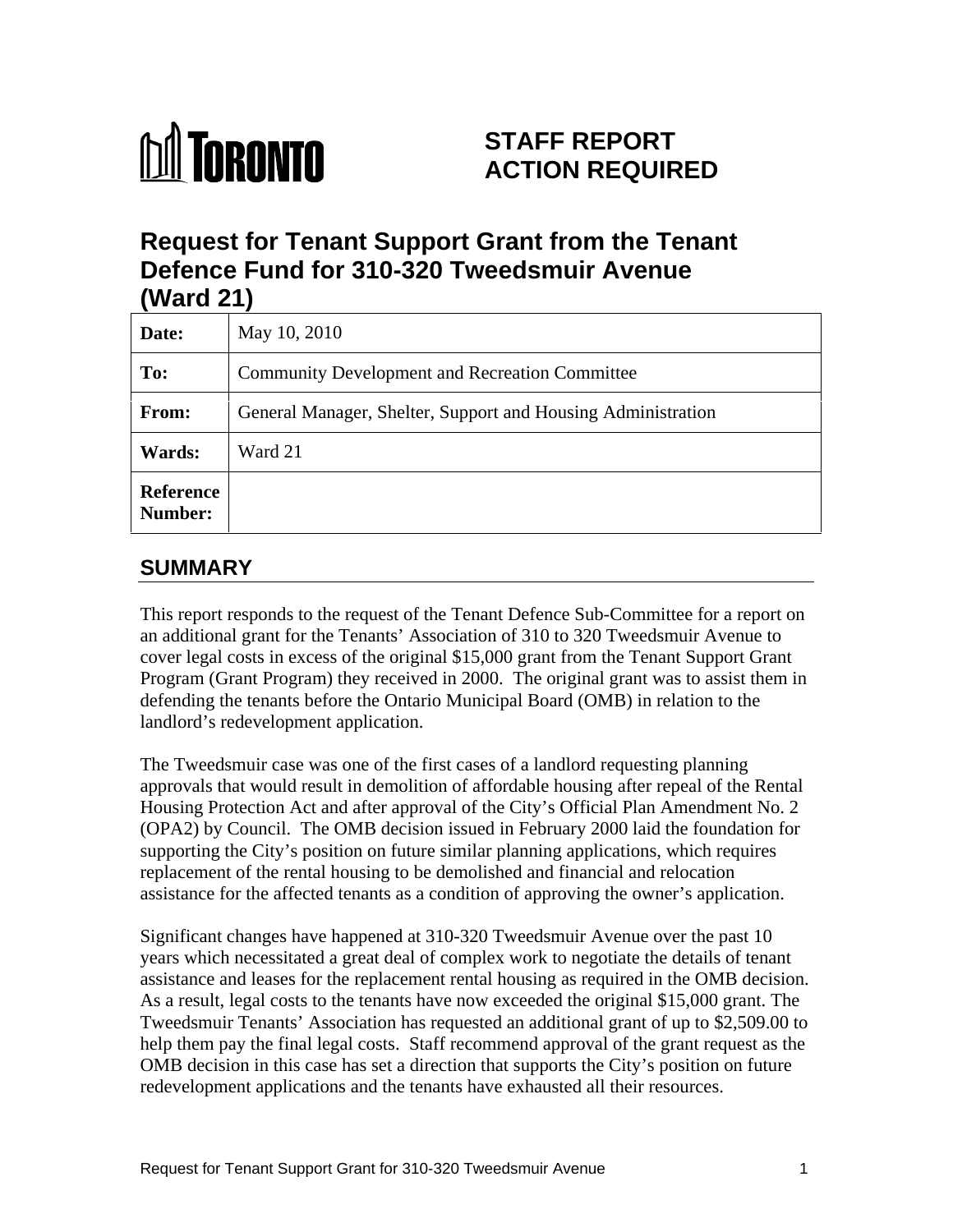# **RECOMMENDATIONS**

The General Manager, Shelter, Support and Housing Administration, recommends that Council**:**

- 1. approve a grant of up to \$2,509 to the Tenants' Association of 310-320 Tweedsmuir Avenue from the Tenant Support Grant Program to help the tenants pay the final legal costs in excess of the originally approved \$15,000 grant, for legal work completed on the tenant assistance plan and leases for new replacement rental housing as required by the Ontario Municipal Board decision; and
- 2. authorize the General Manager, Shelter, Support and Housing Administration, to take the necessary actions to implement Council's approval.

#### **Financial Impact**

There is no net financial impact. Funds are available from the 2010 Approved Budget for Shelter, Support and Housing Administration for this purpose.

#### **DECISION HISTORY**

At its meeting of October 3, 4 and 5, 2000, Council considered a report entitled "Request for Special Grants under the Tenant Defence Fund" and approved grants of up to \$15,000 to fund legal assistance for tenant groups disputing demolition and related housing matters before the Ontario Municipal Board (OMB).<br>(http:/[/www.toronto.ca/legdocs/2000/agendas/council/cc/cc001003/cms8rpt/cl019.pdf\)](http://www.toronto.ca/legdocs/2000/agendas/council/cc/cc001003/cms8rpt/cl019.pdf)

The Tenants' Association of 310-320 Tweedsmuir Avenue was one of the tenant groups included in that report to receive such a grant.

At its meeting of November 30, December 1, 2, 4 and 7, 2009, City Council considered a report entitled "Request for Directions Report – 310-320 Tweedsmuir Avenue – Official Plan Amendment and Rezoning Applications" by the Chief Planner and Executive Director of the City Planning Division.

[\(http://www.toronto.ca/legdocs/mmis/2009/te/bgrd/backgroundfile-25077.pdf.](http://www.toronto.ca/legdocs/mmis/2009/te/bgrd/backgroundfile-25077.pdf.)).<br>Council approved the report's recommendations on the revised development proposal at Tweedsmuir, and the replacement rental housing and tenant assistance plan for the tenants.

On August 5, 2009, City Council adopted the Housing Opportunities Toronto (HOT) Action Plan 2010-2020 with recommendations for the City and the other orders of government to create affordable housing and to end homelessness in Toronto. Recommendation No. 6(a) requests that the City co-ordinate and provide supports and housing to ensure homeless and vulnerable people are able to keep their homes by allocating funding to community programs and services which help people find and keep homes. Recommendation 30(b) requests that the City ensure existing affordable rental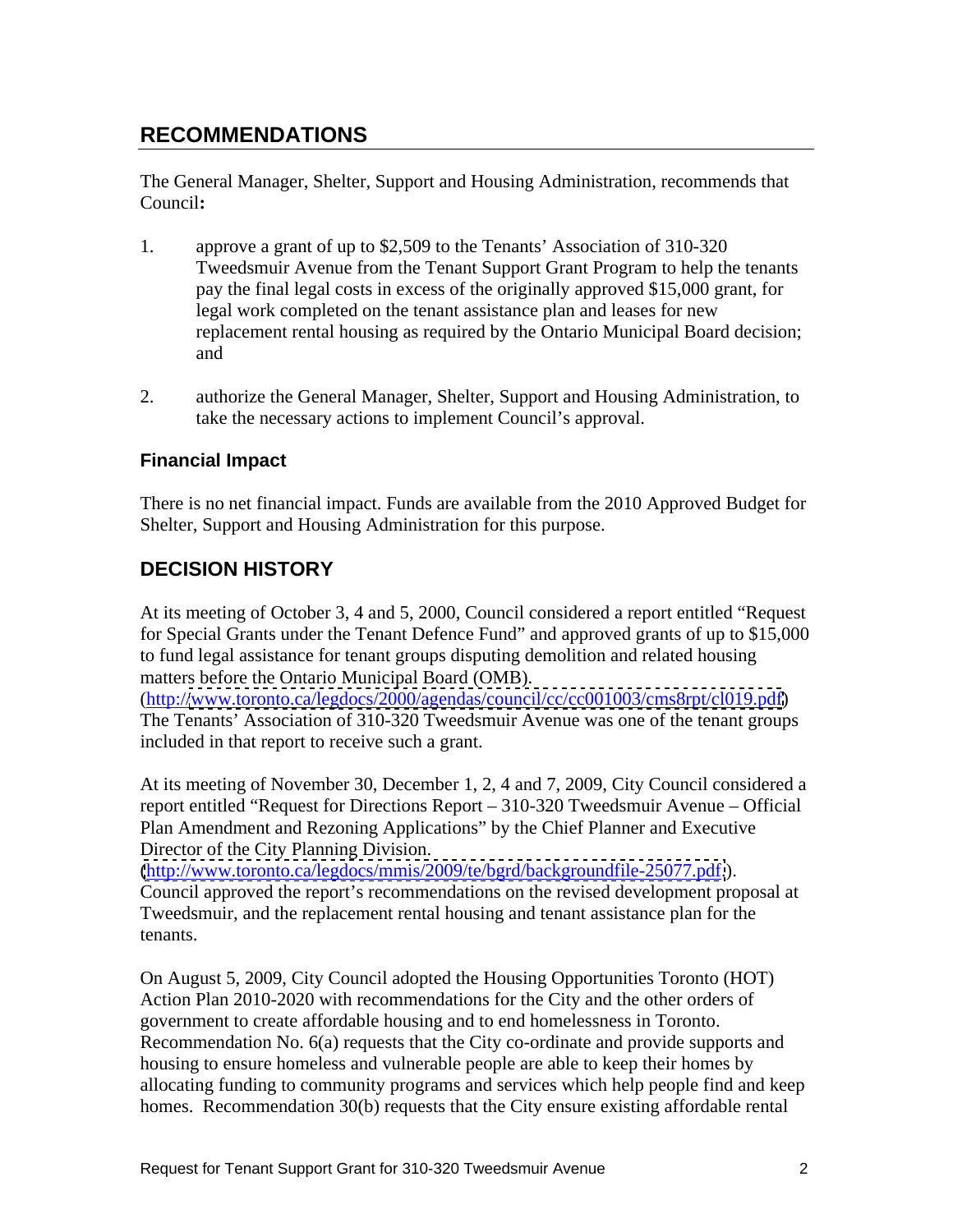housing is preserved by consistently applying the Official Plan housing policies and the City's conversion and demolition bylaw to prevent the loss of rental housing when property owners apply for City approvals.

On May 5, 2010, the Tenant Defence Sub-Committee requested the General Manager, Shelter, Support and Housing Administration, to report to the next meeting of the Community Development and Recreation Committee on May 26, on an additional grant for the Tenants' Association to cover legal costs in excess of the original \$15,000 grant they received in 2000 to cover costs associated with defending themselves before the Ontario Municipal Board.

### **ISSUE BACKGROUND**

#### **Status of the OMB Appeal**

The 310-320 Tweedsmuir Avenue property is located just north of St. Clair Avenue West at Heath Street and originally contained 246 rental apartments, of which 146 were charged affordable rents (note: the other 100 apartments were used as executive suites were not classed as "affordable" by the OMB February 2000 interim decision). In 1999, the owner of the Tweedsmuir Avenue properties filed applications to the City to amend the Official Plan and Zoning By-Law to permit the development of two condominium apartment buildings. If approved, the new development would result in the demolition of 146 affordable rental units. The applications were refused by the City and the owner appealed to the OMB. The Tweedsmuir case was the first case of a landlord requesting planning approvals that would result in demolition of affordable housing after repeal of the Rental Housing Protection Act and after approval of OPA 2 by Council (which seeks to preserve rental housing where conversion or demolition is proposed) and was before the OMB on appeal by the landlord.

Hearings were held at the OMB in 1999 and 2000. In its February 2000 interim decision, although the landlord's appeal was allowed, the OMB supported the position of the City and the Tenants' Association respecting replacement of 146 units of affordable rental housing and relocation and other assistance for the tenants who lived in the buildings at the time of the interim decision. The OMB decision required that these benefits be included in a Section 37 Agreement. The OMB withheld its final order until the City and the owner had executed and registered on title a Section 37 Agreement and until the tenants had signed leases for the replacement rental housing.

Over the past 10 years, significant changes in the original development proposal and change of property ownership have taken place, requiring further OMB hearings and lengthy, complex negotiations respecting the implementation details of the tenant relocation and assistance plan. The tenants' lawyer has played an important role in supporting the relocation of tenants to interim housing as required by the OMB (such as reviewing the relocation package and preparing leases for the rental units), and carried out detailed legal work needed on behalf of the tenants on this matter. As of today, all tenants affected by the OMB's February 2000 decision have been relocated and those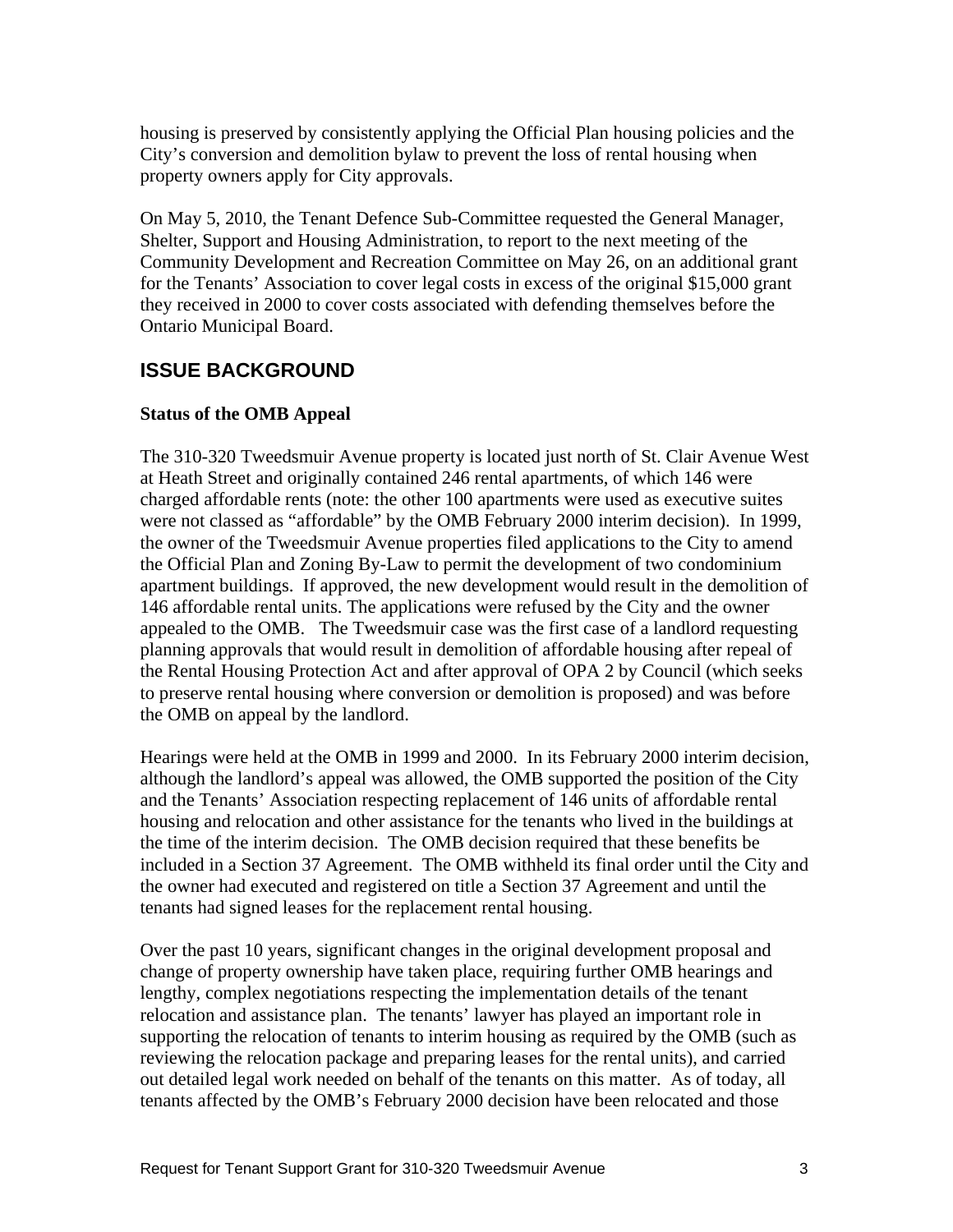who choose to have claimed the right to return to a unit in the new replacement rental building.

On April 13, 2010, the OMB issued its final order which approved the City's amendment to the zoning by-law to permit redevelopment on the site. Although the Section 37 Agreement had not yet been executed at that time, the OMB was satisfied with the draft Section 37 provisions provided in the attachment of the order. As such, it waived the requirement for the execution of the Section 37 Agreement before it released the order, given the passage of nine years and the toll of time on tenants waiting to resume tenancy at Tweedsmuir.

Planning staff have been consulted in the preparation of this report. They have indicated that the implementation details of the Section 37 Agreement and tenant leases have been finalized and the agreement has recently been executed.

#### **OMB Decision on Rental Housing Replacement and Tenant Assistance**

The following section provides highlights of the OMB decision on rental housing replacement and tenant assistance.

Rental Housing Replacement Plan:

The approved development will include replacement of the original 146 affordable units on the same site. The replacement units will be registered as 'purpose-built' rental and will be secured as rental for at least 20 years, meaning that during this 20 year period no application to demolish or convert the units to non-rental or non-residential purposes may be made.

The tenants affected by the OMB's February 2000 decision will be given the right of first refusal to rent the new units and their maximum rents will not exceed the sum of their previous rent as of the February 2000 decision date, plus one-half of the difference between the previous rent and the new maximum rent, subject to the annual rent increase guideline and permitted above-guideline increases if applicable. While the OMB decision only secured these rents for a 10-year period, the owner subsequently agreed to secure the rents for existing tenants for the life of their tenancy in order to prevent eviction.

New tenants may be charged rents up to the maximum rent and rents would be secured for a period of 10 years as per the OMB decision, subject to annual guideline increases and permitted above-guideline increases if applicable. The maximum rents will range from \$725.00 for a bachelor unit, \$950 for a one-bedroom unit and \$1,125.00 for a two bedroom unit for the replacement units. These maximum rents are generally close to the current affordable rents in the City (i.e. average rents reported by the CMHC 2009 October Rental Market Report). The reason for securing these rents for new tenants as part of the Section 37 agreement is that the *Residential Tenancies Act* (RTA) does not limit rent increases for new buildings constructed after 1991.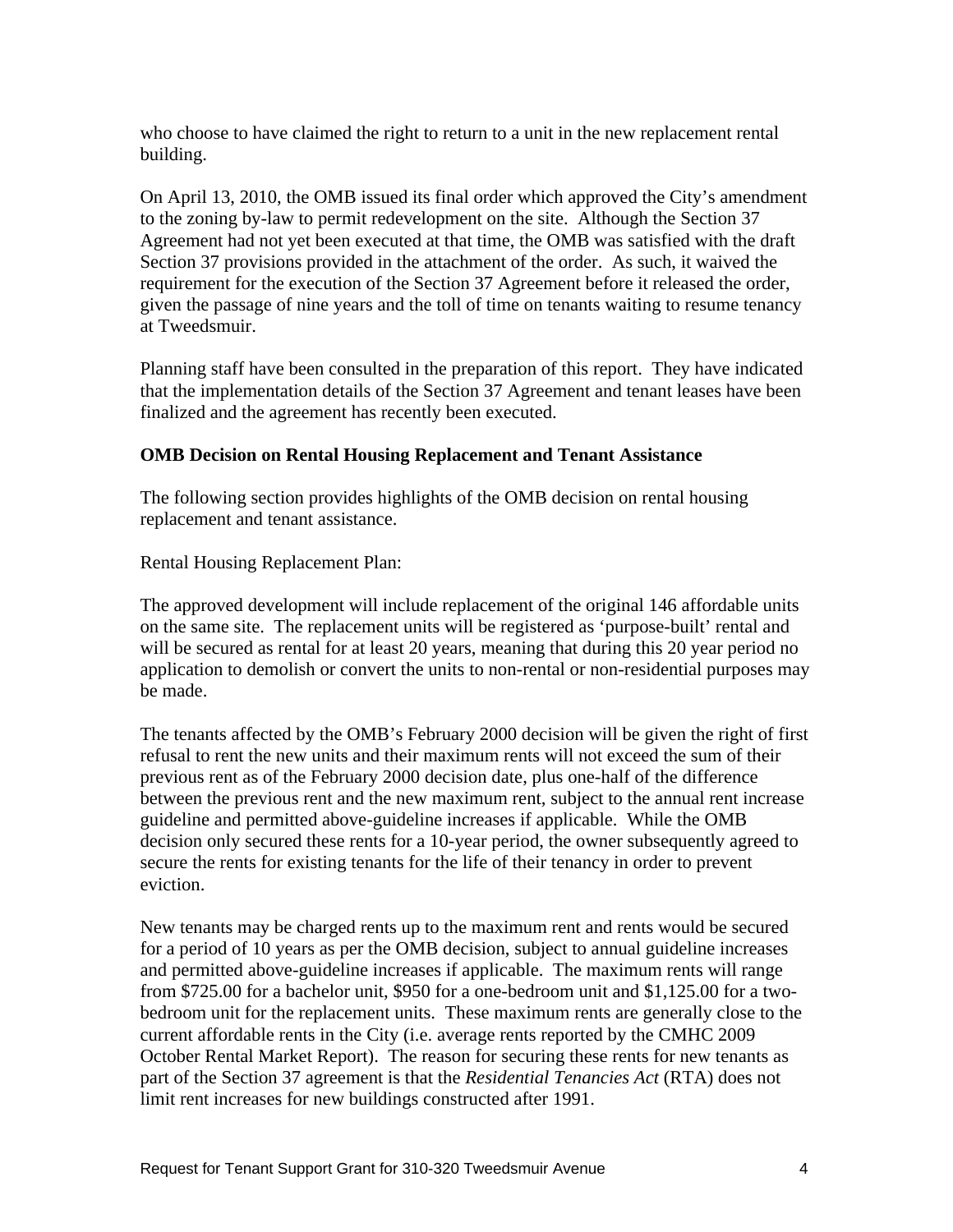Relocation assistance:

The OMB decision also outlined a tenant relocation and assistance plan for tenants affected by its February 2000 decision as follows:<br>- payment equal to at least 3 months rent upon vacating the unit;

- 
- right to return to a new replacement rental unit; and
- payment of \$4,000 to each tenant moving to temporary housing and a further payment of \$3,000 for moving back to a replacement unit

This compensation is more than what is required under the Residential Tenancies Act.

#### **Status of 2000 Tenant Support Program Grant**

As directed by Council in October 2000, a grant of \$15,000 was made to the Tweedsmuir Tenants' Association from the Tenant Support Grant Program to assist them in retaining legal counsel for representation before the OMB. The program allows for partial payments for eligible tenant groups based on evidence of actual costs.

To date, of the \$15,000 approved, a total of \$8,457.92 has been disbursed in three instalments, with \$6,542.08 remaining to be disbursed. The last bill was recently received (\$9,051) and exceeds the total amount of the grant remaining to be disbursed by \$2,509. Therefore the Tenants' Association has requested a further grant of up to \$2,509 to help them pay the final legal costs.

# **COMMENTS**

The purpose of the Grant Program is to protect the City's affordable rental housing supply and help tenants maintain their tenancies in affordable rental homes. The City's Tenant Support Grant Program authorizes tenant grants in several situations, including appeals or applications to the OMB for demolition or conversion of their building to condominiums.<br>In the case of 310-320 Tweedsmuir Avenue, a grant of \$15,000 was approved, but the

legal costs have exceeded the original grant as a result of significant changes to the original development proposal, change of property ownership and complex negotiations required to complete the tenant relocation and assistance plan. The Tenants' Association has requested a further grant of up to \$2,509 to help them pay the final legal costs. The City Solicitor has confirmed that this request is beyond the authority delegated to staff in the Tenant Support Grant Program by-law and, therefore, Council approval is necessary.

Upon review of the request by the Tenants' Association, supporting documents provided by their legal counsel, and information provided by the City Planning Division, staff recommend a grant of up to \$2,509 from the Tenant Support Grant Program for the following reasons: